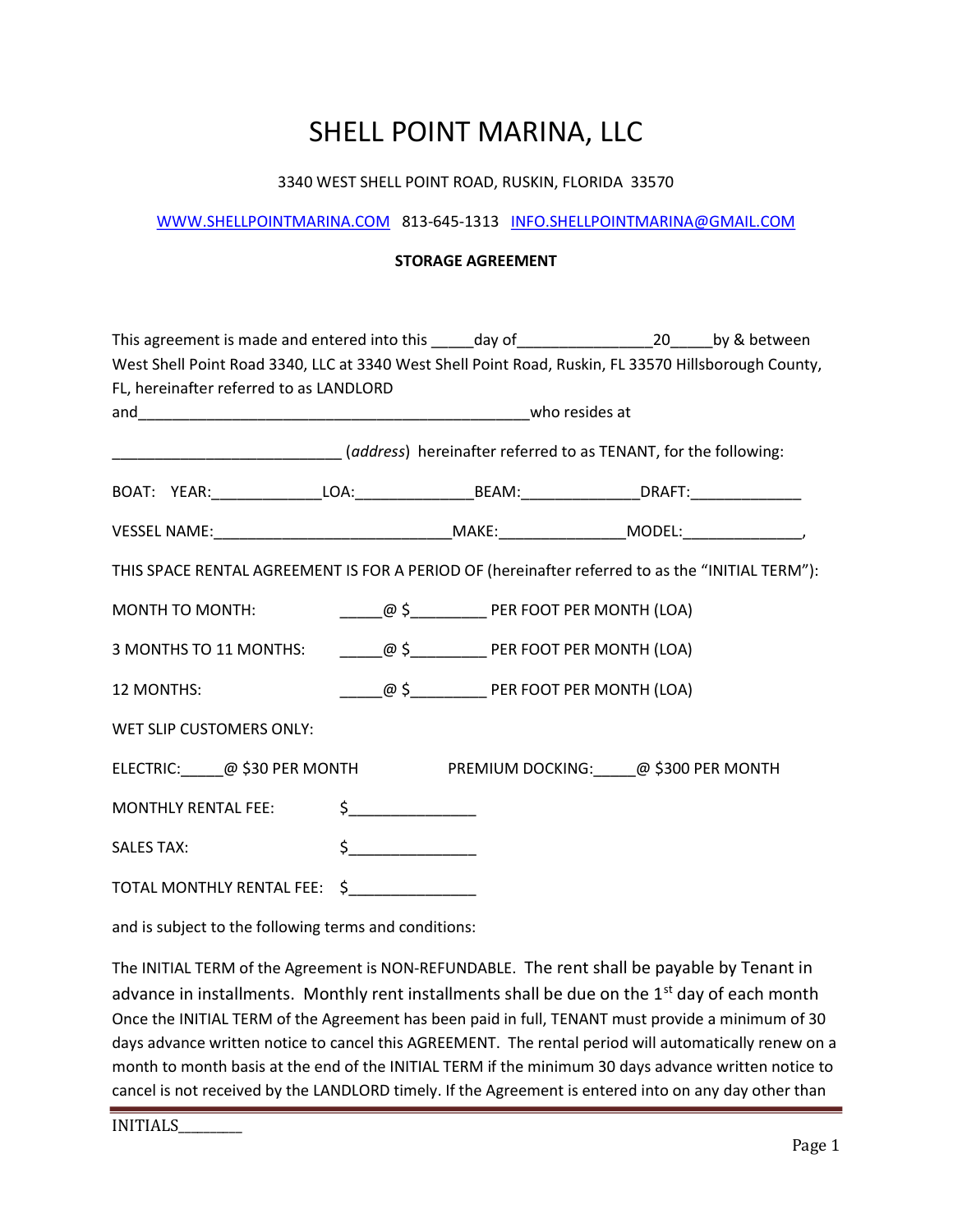the 1<sup>st</sup> of the month the first month is pro-rated and does NOT count towards the TENANT'S TERM of Occupancy. (For example: the initial TERM of a three month contract entered into on May 10th would extend to the end of August). The 30 day written notice required to cancel this Agreement must be received 30 days prior to the start of the month the TENANT wishes to cancel this Agreement. (For example: after the initial term of the Agreement and the TENANT is on a month to month basis, if the TENANT wishes to end the storage Agreement at any time during the month of June, written notice would need to be provided before the beginning of May. A TENANT providing written notice on May  $10<sup>th</sup>$  that they wish to cancel the storage Agreement on June  $1<sup>st</sup>$  would still be charged for the entire month of June as the last month of the Agreement is NOT pro-rated.)

TENANT agrees that all charges for space rental, repairs, gas, oil, hardware, accessories or any other services or materials accruing under the terms of this contract shall give the LANDLORD a valid lien upon the TENANT'S boat and/or motor(s) and that no boat and/or motor(s) shall be removed from the LANDLORD'S premises until all charges are fully paid. FOR UNDOCUMENTED VESSELS, PURSUANT TO FLORIDA STATUE SECTION 328.17. IN THE EVENT OF NONPAYMENT OF STORAGE, MARINA IS AUTHORIZED TO SELL OWNER'S VESSEL AND CONTENTS AT A NONJUDICIAL SALE.

In the event the Tenant fails to pay rent when due or fails to comply with any provision of this agreement, the Tenant shall be in material default of this agreement. In the event the Tenant fails to pay rent when due the Landlord may, at its option, declare the rent for the entire term of the agreement then remaining unpaid due and payable immediately without notice or demand, and the Landlord may bring an action in civil court against the Tenant and or their assigns for the full amount of the then outstanding rent.

LATE FEES OF 10% OF YOUR MONTHLY RENT WILL BE CHARGED AFTER THE 10TH OF THE MONTH. ALL UNPAID BALANCES WILL ACCRUE INTEREST AT THE RATE OF EIGHTEEN PERCENT (18%) PER ANNUM. IN THE EVENT YOUR ACCOUNT IS PLACED WITH OUR COLLECTION ATTORNEY, YOU AGREE TO PAY THE COST OF COLLECTION AND REASONABLE ATTORNEY'S FEES ON ANY PART OF SAID RENT CHARGES THAT MAY BE COLLECTED BY SUIT OR BY ATTORNEY, AFTER THE SAME IS PAST DUE. YOU FURTHER AGREE TO WAIVE YOUR RIGHT TO TRIAL BY JURY. THE EXCLUSIVE VENUE FOR ANY LITIGATION REGARDING THIS AGREEMENT SHALL BE HILLSBOROUGH COUNTY, FLORIDA.

TENANT'S CONTACT AND INSURANCE INFORMATION:

| Cell Phone: |  |  |
|-------------|--|--|
|             |  |  |

| E-Mail: |  |  |  |  |
|---------|--|--|--|--|
|         |  |  |  |  |

Insurance Company: The Policy #: The Policy #: Exp. Date: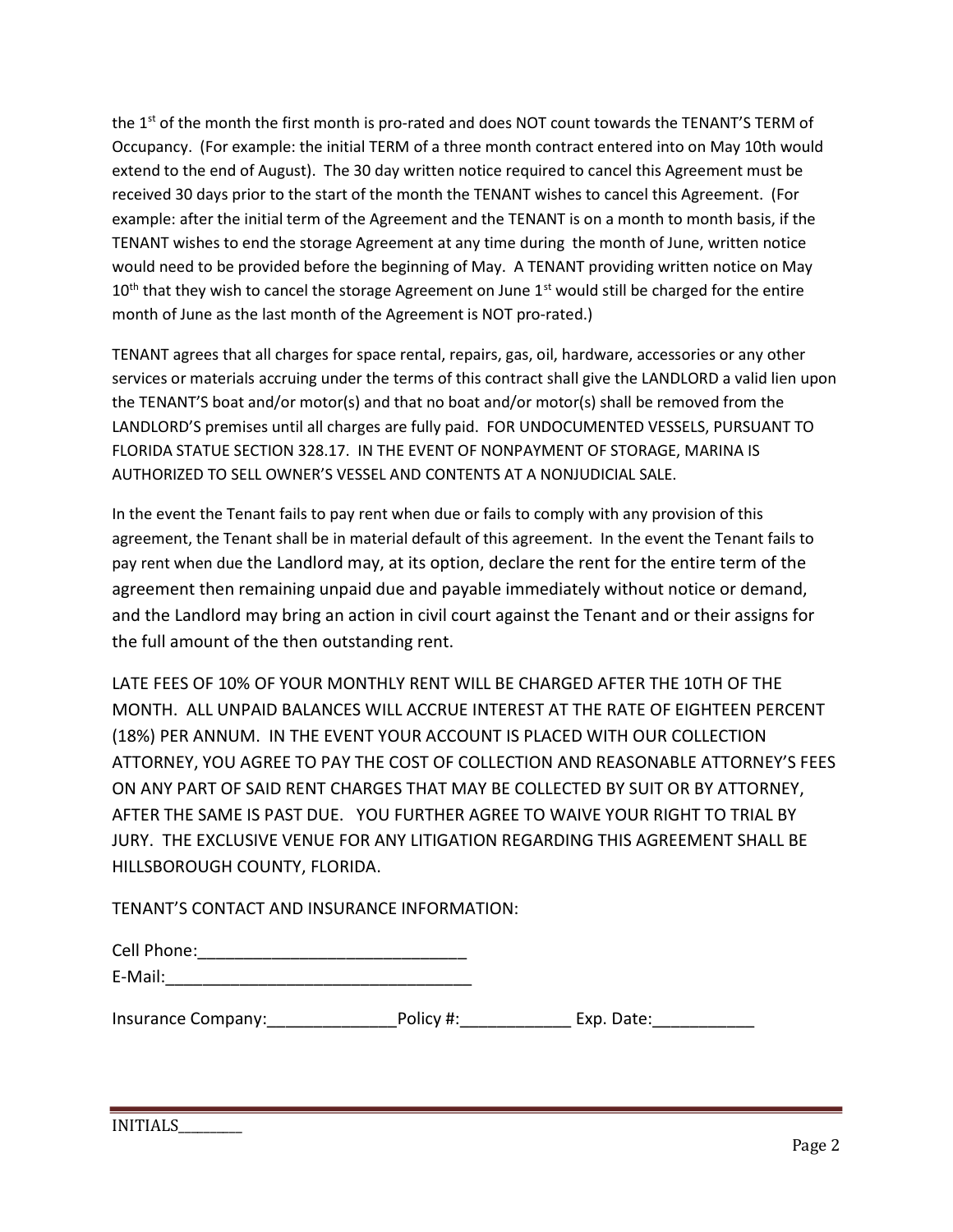TENANT agrees to be bound by the terms and conditions listed in ATTACHMENT A, ATTACHMENT B, and ATTACHMENT C of this agreement, and ATTACHMENT A , ATTACHMENT B, and ATTACHMENT C are hereby incorporated fully herein.

TENANT(S) CERTIFY THAT THE PRINTED MATTER OF THIS AGREEMENT, INCLUDING ATTACHMENT A, ATTACHMENT B, AND ATTACHMENT C, HAS BEEN READ AND THE TERMS AND CONDITIONS SET FORTH HEREIN ARE FULLY UNDERSTOOD.

ENTIRE AGREEMENT: This agreement together with ATTACHMENT A, ATTACHMENT B, and ATTACHMENT C, contains the entire understanding between the TENANT and the LANDLORD and no other representation or inducement – verbal or written, has been made which is not contained in this agreement. LANDLORD AND TENANT agree that if any paragraph or provision violates the law and is unenforceable, the rest of the contract will be valid.

ACCEPTED BY LANDLORD:\_\_\_\_\_\_\_\_\_\_\_\_\_\_\_ ACCEPTED BY TENANT(S):\_\_\_\_\_\_\_\_\_\_\_\_\_\_\_

DATE:\_\_\_\_\_\_\_\_\_\_ DATE:\_\_\_\_\_\_\_\_\_\_

MANAGEMENT RESERVES THE RIGHT TO TERMINATE THIS AGREEMENT FOR ANY REASON WITH THIRTY (30) DAYS NOTICE.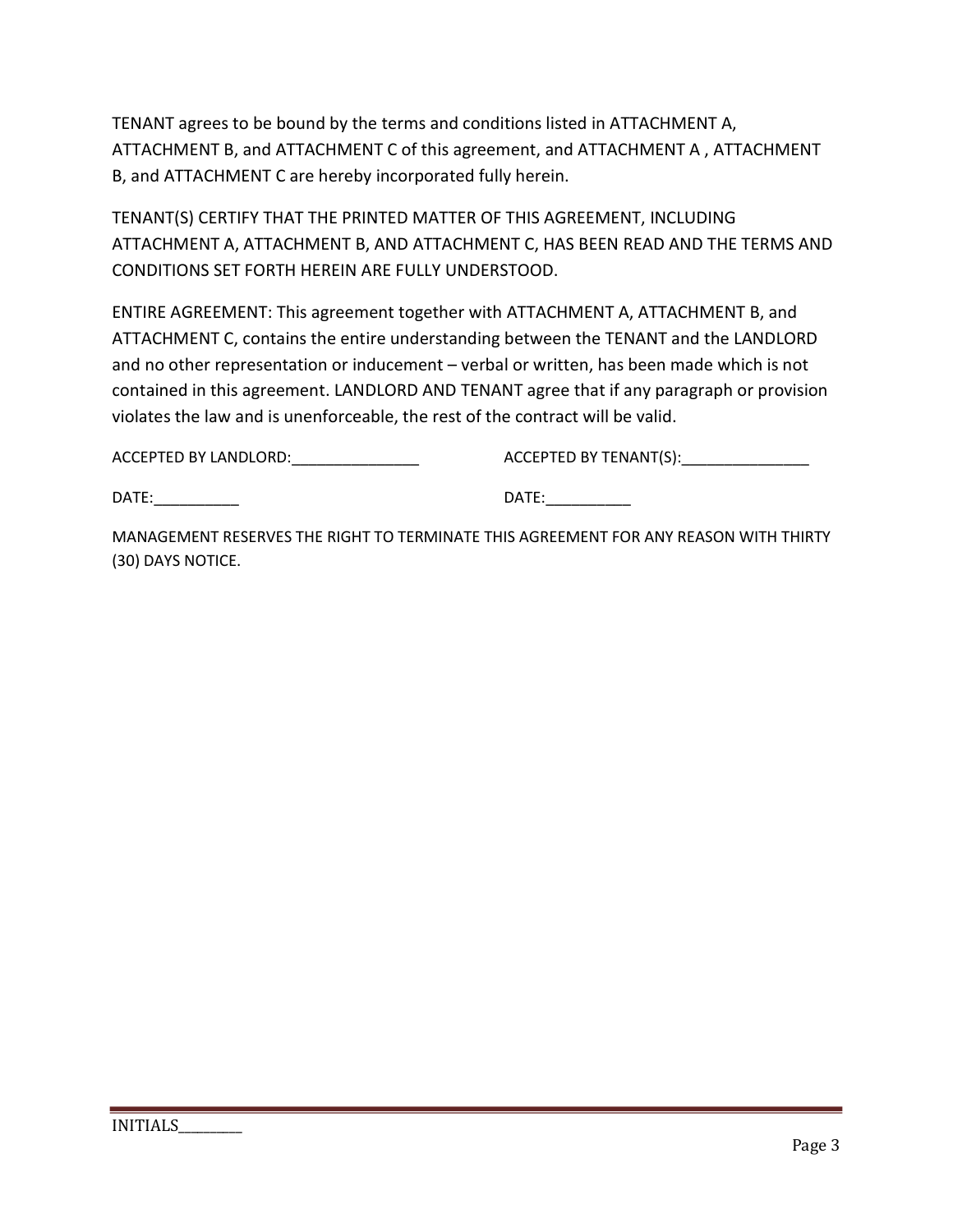3340 WEST SHELL POINT ROAD, RUSKIN, FLORIDA 33570

WWW.SHELLPOINTMARINA.COM 813-645-1313 INFO.SHELLPOINTMARINA@GMAIL.COM

# ATTACHMENT A

### MARINA INFORMATION, BOAT OWNER RESPONSIBILITIES, RULES OF THE MARINA

#### MARINA INFORMATION:

NORMAL BUSINESS HOURS: 8AM TO 5PM DAILY

WE ARE CLOSED: THANKSGIVING, CHRISTMAS, NEW YEAR'S DAY AND CLOSE AT NOON ON CHRISTMAS AND NEW YEAR'S EVE.

PLEASE CALL THE MARINA 30 MINUTES PRIOR TO ARRIVAL TO HAVE YOUR BOAT LAUNCHED.

WASH RACKS AND CHARGING RACKS ARE AVAILABLE UPON REQUEST AT NO COST, SUBJECT TO AVAILABILITY. WORK RACKS ARE BILLED AT \$1.25 PER FOOT PER DAY (LOA).

#### BOAT OWNER'S RESPONSIBILITIES:

TRIM TABS MUST BE IN THE UP POSITION PRIOR TO HAUL OUT.

ANTENNAS, OUTRIGGERS, NAVIGATIONAL LIGHTS AND BIMINI TOPS MUST BE IN THE DOWN POSITION PRIOR TO HAUL OUT.

DOGS MUST BE ON LEASHES AND TAKEN DIRECTLY TO OR FROM YOUR BOAT.

CHILDREN AND GUESTS MUST BE ACCOMPANIED AT ALL TIMES.

PLEASE KEEP THE BOAT LAUNCH GATE LOCKED.

#### RULES OF THE MARINA:

ONLY PARK IN DESIGNATED PARKING AREAS. DO NOT DRIVE UP TO THE LAUNCH AREA – USE DOCK CARTS TO LOAD AND UNLOAD BELONGINGS FROM THE PARKING LOT. NEVER DRIVE OR WALK OVER TO YOUR BOAT WHERE IT IS STORED – ONLY EMPLOYEES OF THE MARINA ARE ALLOWED NEAR THE STORAGE RACKS, FOR SAFETY REASONS.

VIOLATION OF ANY OF THE ABOVE RESPONSIBILITIES AND OR RULES SUBJECT BOAT OWNER TO IMMEDIATE TERMINATION OF THEIR STORAGE AGREEMENT AT THE DISCRETION OF THE MARINA.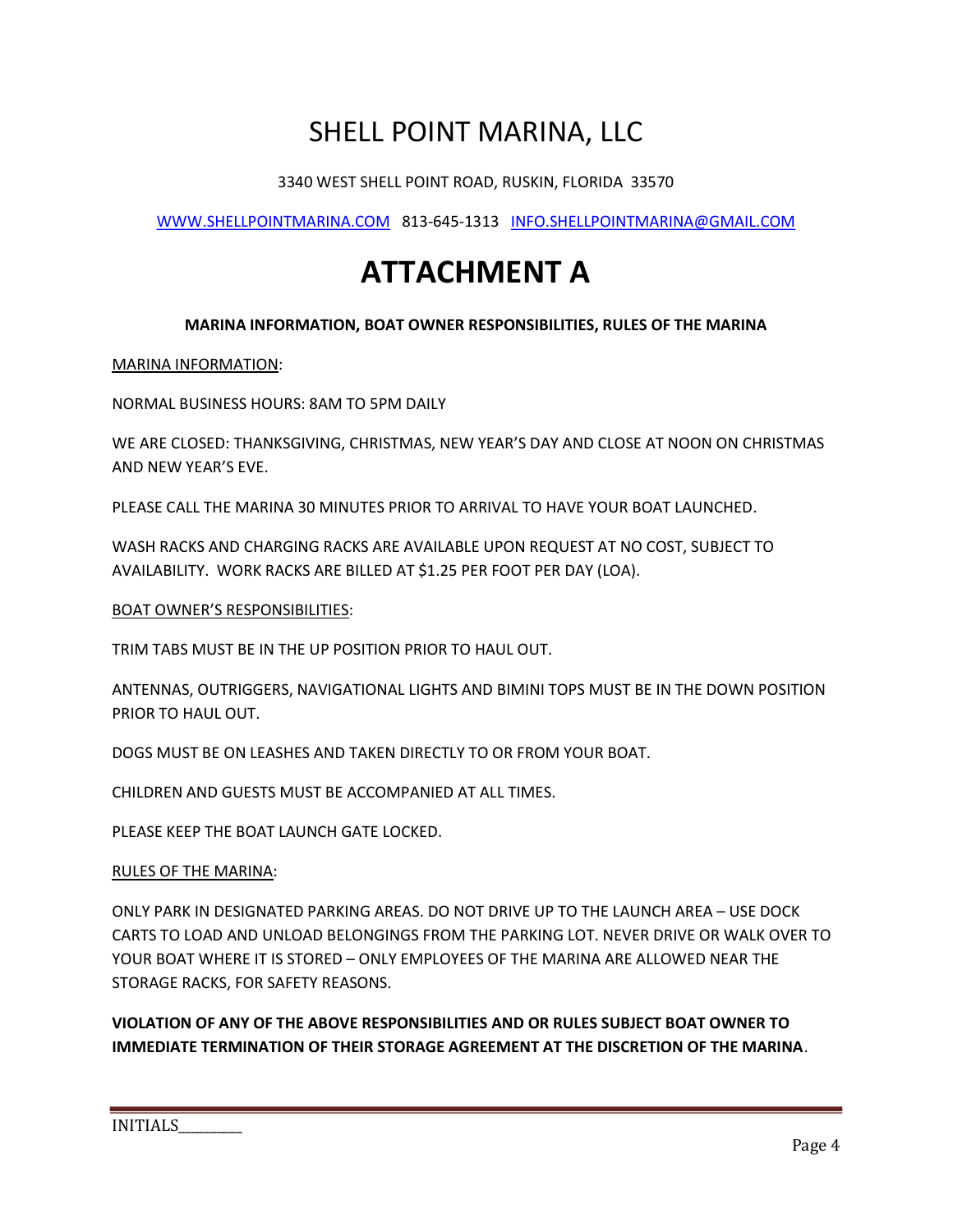### 3340 WEST SHELL POINT ROAD, RUSKIN, FLORIDA 33570

### WWW.SHELLPOINTMARINA.COM 813-645-1313 INFO.SHELLPOINTMARINA@GMAIL.COM

# ATTACHMENT B

- 1. LANDLORD reserves the right to assign and/or reassign wet and dry rack storage spaces, at any time.
- 2. LANDLORD reserves the right to lease or refuse to lease to any person for any reason.
- 3. It is agreed between both parties that the TENANT shall not assign, transfer or permit the use of assigned space to any other party without the written consent of the LANDLORD.
- 4. TENANT agrees that only reasonable and customary use will be made of the docks and facilities covered hereby, and that no unnecessary wear and tear, disturbance, nuisance, rubbish or garbage will be permitted on the dock or premises, and that the TENANT will keep docks and premises covered hereby free and clear of gear, tackle, and all other obstructions, and further agrees to throw nothing, including treated or untreated effluent or sewage from heads or holding tanks in the water.
- 5. If TENANT desires to dock a boat other than the one described within, said TENANT must first secure permission of the LANDLORD and pay additional fees as applicable.
- 6. Dry Rack Storage: use of electrical cords is prohibited.
- 7. The LANDLORD cannot and does not guarantee the continuity of electrical service where provided.
- 8. Pressure washers are prohibited.
- 9. Wet Slip Storage: repairs must be made in the Service Yard, not at the dock.
- 10. TENANT duly authorizes LANDLORD, its agents or employees to move and/or operate TENANT's boat during the making of repairs or for normal marina operations solely at TENANT's risk.
- 11. It is UNDERSTOOD AND AGREED that no boat is to be removed from its space unless and until all charges for space rental, service, and/or materials have been paid in full.
- 12. IF TENANT becomes delinquent in rental payments, the LANDLORD shall have the right to take over the property of the TENANT and to secure the property to the space occupied, or to store it in any other location.
- 13. INSURANCE: TENANT AGREES THAT HE/SHE WILL KEEP THE BOAT FULLY INSURED WITH COMPLETE MARINE INSURANCE, INCLUDING HULL COVERAGE AND INDEMNITY AND/OR LIABILITY INSURANCE. THE LANDLORD DOES NOT CARRY INSURANCE COVERING THE PROPERTY OF THE TENANT. THE LANDLORD WILL NOT BE RESPONSIBLE FOR ANY INJURIES OR PROPERTY DAMAGE RESULTING FROM OR CAUSED BY THE USE OF DOCK OR MARINA FACILITES OR EQUIPTMENT. THE TENANT RELEASES AND DISCHARGES THE LANDLORD FROM ANY AND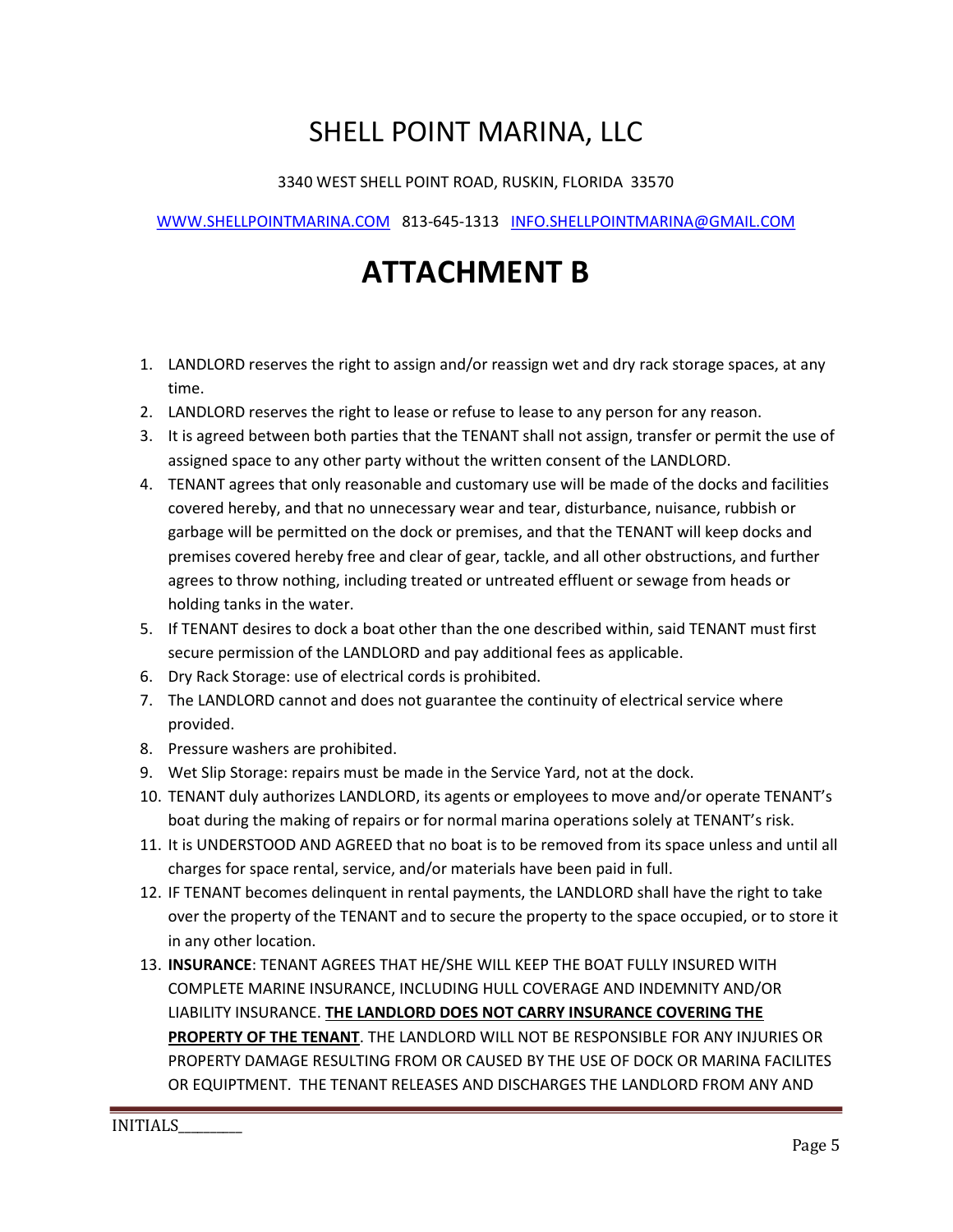ALL LIABILITY FROM LOSS, INJURY (INCLUDING DEATH), OR DAMAGES TO PERSONS OR PROPERTY SUSTAINED WHILE IN OR ON THE FACILITIES OF THE LANDLORD INCLUDING, FIRE, THEFT, VANDALISM, WINDSTORM, HIGH OR LOW WATERS, HAIL, RAIN, ICE COLLISION OR ACCIDENT, OR ANY OTHER ACT OF GOD, WHETHER SAID BOAT IS BEING PARKED OR HAULED BY AN AGENT OF LANDLORD OR NOT.

- 14. DRY STORAGE PROTECTIVE COVERING: The TENANT assumes full responsibility for providing adequate covering to protect the boat from any and all perils and for the proper maintenance of such covering while the boat is on or in the premises of the LANDLORD.
- 15. BOAT SINKING OR TAKING ON WATER: In the event TENANT's boat shall, for any reason sink while berthed in a slip, at dockside, or while otherwise occupying marina waters used by customers of LANDLORD, LANDLORD may, if TENANT cannot be contacted immediately and if said sunken boat constitutes a safety or water navigation hazard to other boaters, take immediate steps to raise and remove and/or repair said boat, all cost shall be at the TENANT's expense.
- 16. Any boat in Dry Rack storage that damages another boat(s) by leaking fluids onto that boat(s) shall be billed for time and materials to clean and/or repair the other boat(s).